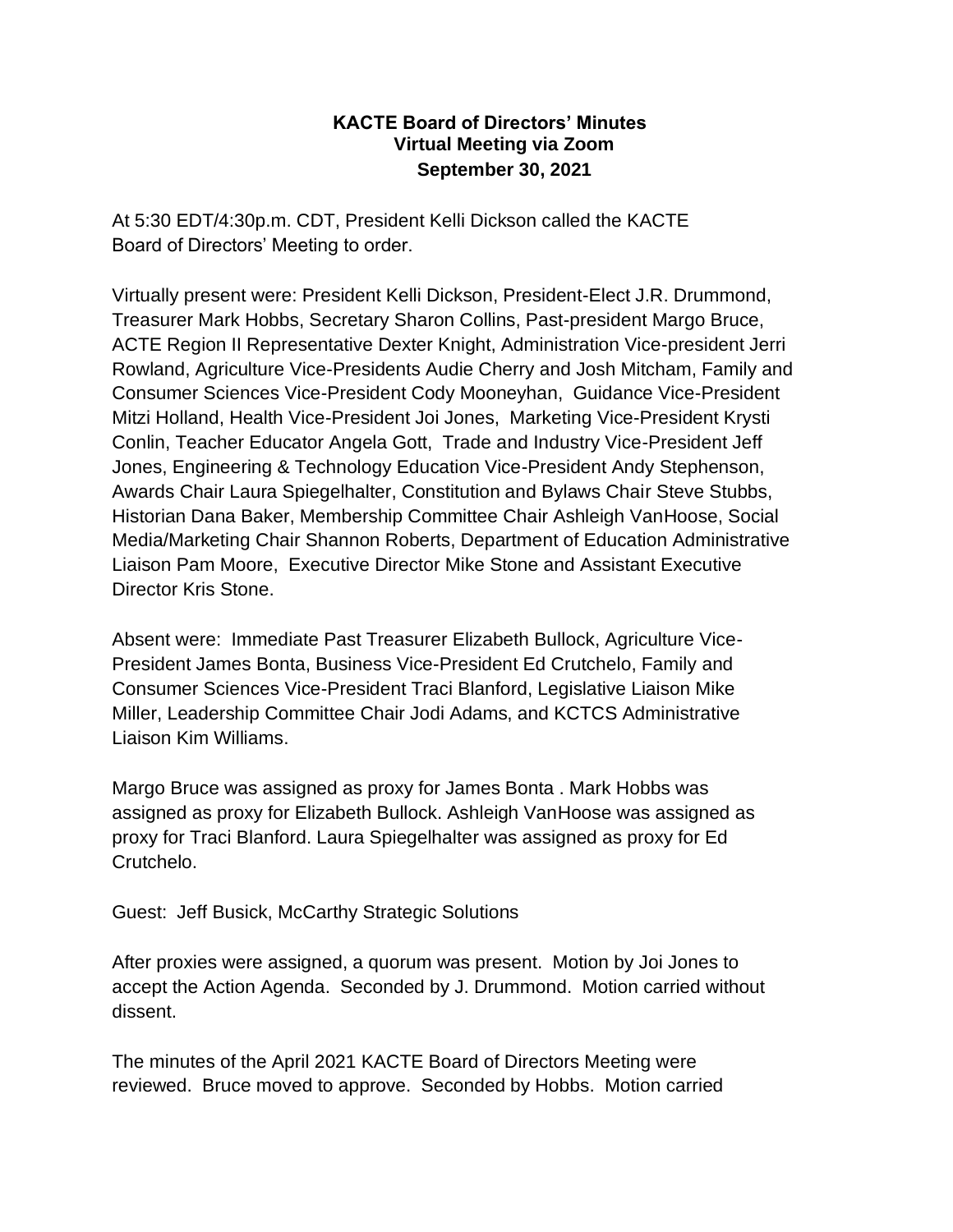without dissent.

President Dickson, President-Elect Drummond and Past-President Bruce welcomed those in attendance.

## **Advocacy:**

Busick shared that we were asked by legislators to develop a white paper to share with the leadership. A one-year budget was developed. This year is another budget year. Revenues are doing extremely well. There will be additional funds coming to the state next year in 2022. There is an anticipated surplus this year. There could be 2-3 billion dollars in general funds. There is an opportunity for CTE to have some increased funding. House Majority Leader Rudy has offered to reach out to principals on October 15 and have legislators visit schools to assess the needs of schools. As a board, a budget request should be in place.

M. Stone shared that we would like to share additional information with legislators. Consistent communication with Kentucky´s Federal Legislators have gained support from them.

The CTE system should have additional funding due to the Advanced Manufacturing opportunities coming to Kentucky.

Mike Miller and Dexter Knight worked on the white paper. They worked closely with the OCTE and how CTE can progress on a regional level and be funded through a different model to make it more equitable and comprehensive. More schools have come online, but the amount of funding has not been increased in the last several years. Many schools had major cuts in the middle of the year due to more schools being added. The current funding model for CTE must be increased to develop the CTE programs.

M. Stone is to speak with David Horseman at OCTE to see who may need to meet with legislators as well.

## Action Agenda:

In looking at the Legislative Report in Miller´s absence, there was a 3-prong approach developed to help encourage legislators to increase CTE funding. This approach included a meeting with Majority Floor Leader Representative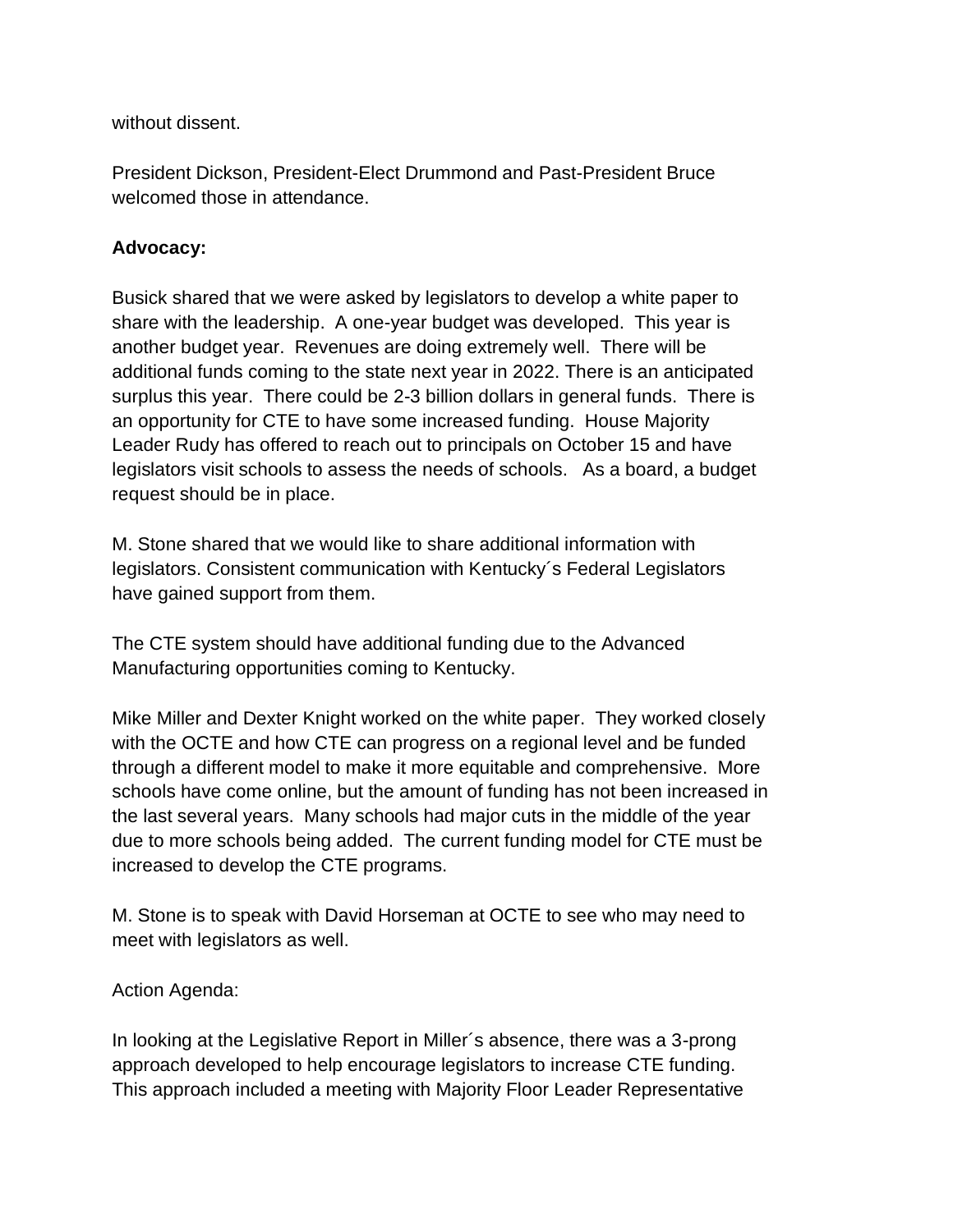Steven Rudy as well as ATC/CTC principals scheduling face-to-face meetings with legislators and CTE stakeholders. The third approach was to have principals come to Frankfort and present in front of the committee or conduct private meetings to discuss the need for increased CTE funding.

Knight moved to accept Miller's 2021-22 Advocacy Plan. Seconded by Bruce. Motion carried without dissent.

Mitzi Holland was asked to speak at the Guidance Counselors convention. Although this was cancelled, Holland did present at ACTE Region II.

There have been questions about the certifications for College and Career Readiness counselors. The college and career counseling certification is not recognized by the EPSB. This may be a niche that we can tap into for these counselors to attend the summer program. Moore added that Career Counselors/Coaches should be engaged into the summer program and added that other stakeholder groups such as school resource officers should be brought to the table. Knight suggested that it would be good to know how many career counselors are employed. Moore added it would also be helpful to know their roles and distinguish if it is a career counselor role or career coach role. Holland moved that a letter be written by KACTE to EPSB for consideration of a career counseling endorsement. Seconded by Spiegelhalter. Motion carried without dissent.

VanHoose presented the membership report. She presented various ideas such as marketing tools to promote membership. She also expressed how the timing of the membership dues can prevent some from joining. A Payroll deduction would be beneficial. This is acceptable from the KACTE standpoint but this must originate and be approved by the individual district. Individuals in the district must go to their board of education to request this approval. KACTE will assist in this process. Joi Jones moved to adopt the membership plan. Seconded by Mitchum. Motion carried without dissent.

M.Stone presented a scholarship opportunity that can reward those schools that have 100% KACTE membership within their schools.

Hobbs presented the financial reports. Bruce moved to approve the financial reports. Seconded by Knight. Motion carried without dissent.

Hobbs presented proposals for additional money. See the report in the board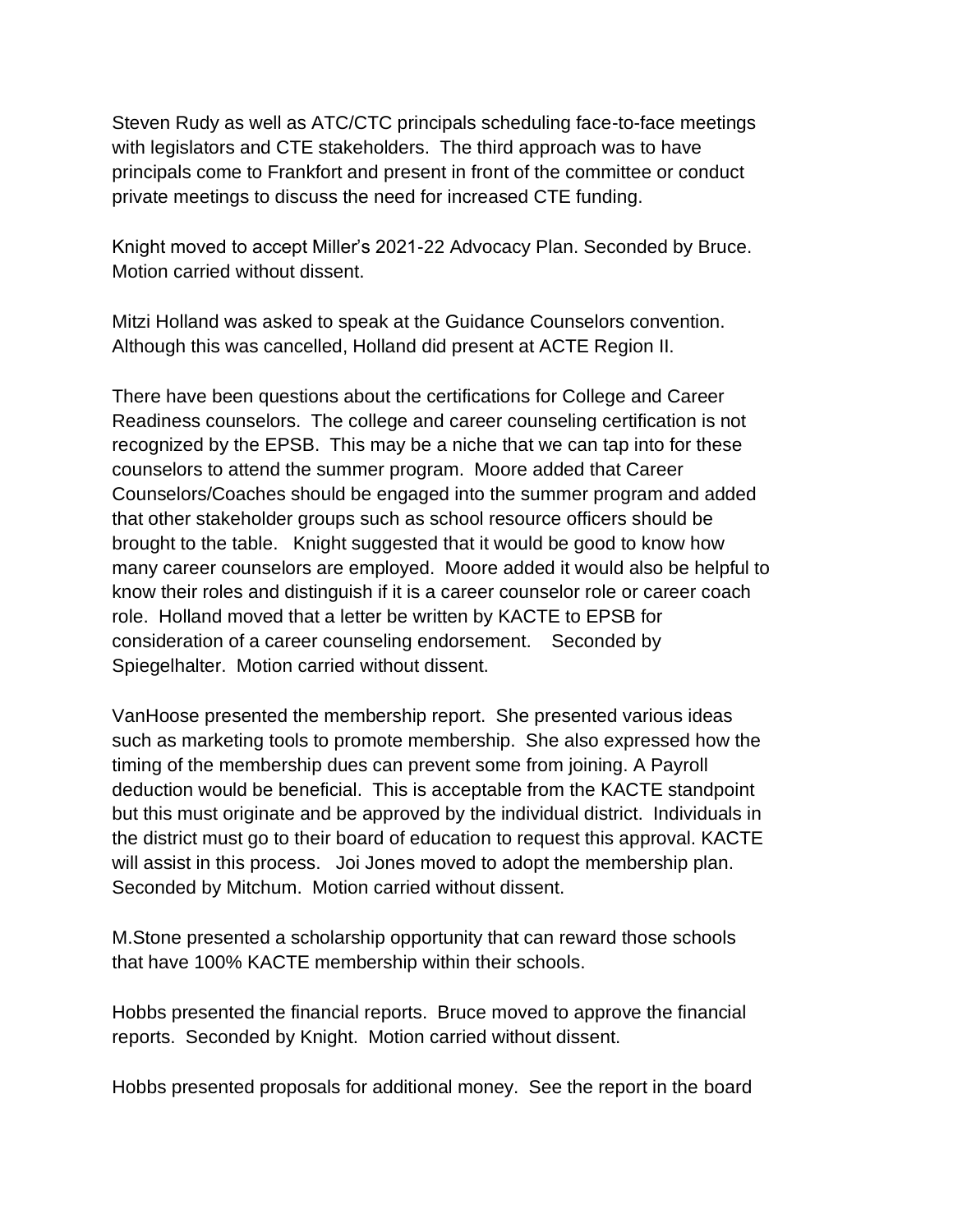study package for complete details.

Summary of proposals made included a one year funding of the Surviving to Thriving program, Kentucky focused CTE courses, \$5000 for a Strategic Planning Retreat, professional development grants, entrepreneur grants, McMillan Scholarships, Stratton Tipton Scholarship to include 15 stipends for middle school CTE teachers to attend the summer program, focus from OCTE to middle school programs, and eliminate the new teacher fund.

There will be \$3000 placed in discretionary funds. The last recommendation was to allocate \$5000 for projectors. With the proposals, the total came to \$77,942.34.

Moore presented questions regarding the two line items for CTSO fund and the new teacher fund as to why those have not been touched.

CTSO fund was created 3-4 years ago when KACTE was asked to assist in specific initiatives

The new teacher fund was developed to pay membership fees for a new teacher. There has only been a \$90 contribution.

Mitchum moved to accept the financial proposals. Seconded by Drummond. Motion carried without dissent.

Roberts presented a social media report. There has been an increase in our social media platform membership. Roberts requested a membership roster to generate a list of members that can be contacted to share pictures and various posts from their individual schools for the month. Roberts also wants to highlight board members through the social media platforms. Twitter has 629 followers. Facebook has 301 followers. Hobbs moved to approve the social media plan. Seconded by Mooneyhan. Motion carried without dissent.

Knight reported there were 17 ACTE Region II attendees from Kentucky. We had presenters from Kentucky as well. We had four award winners from the eight awards presented at Region II. Those included the following:

Post-Secondary Teacher of the Year - Kemaly Parr

New Teacher of the Year - Ashley Rogers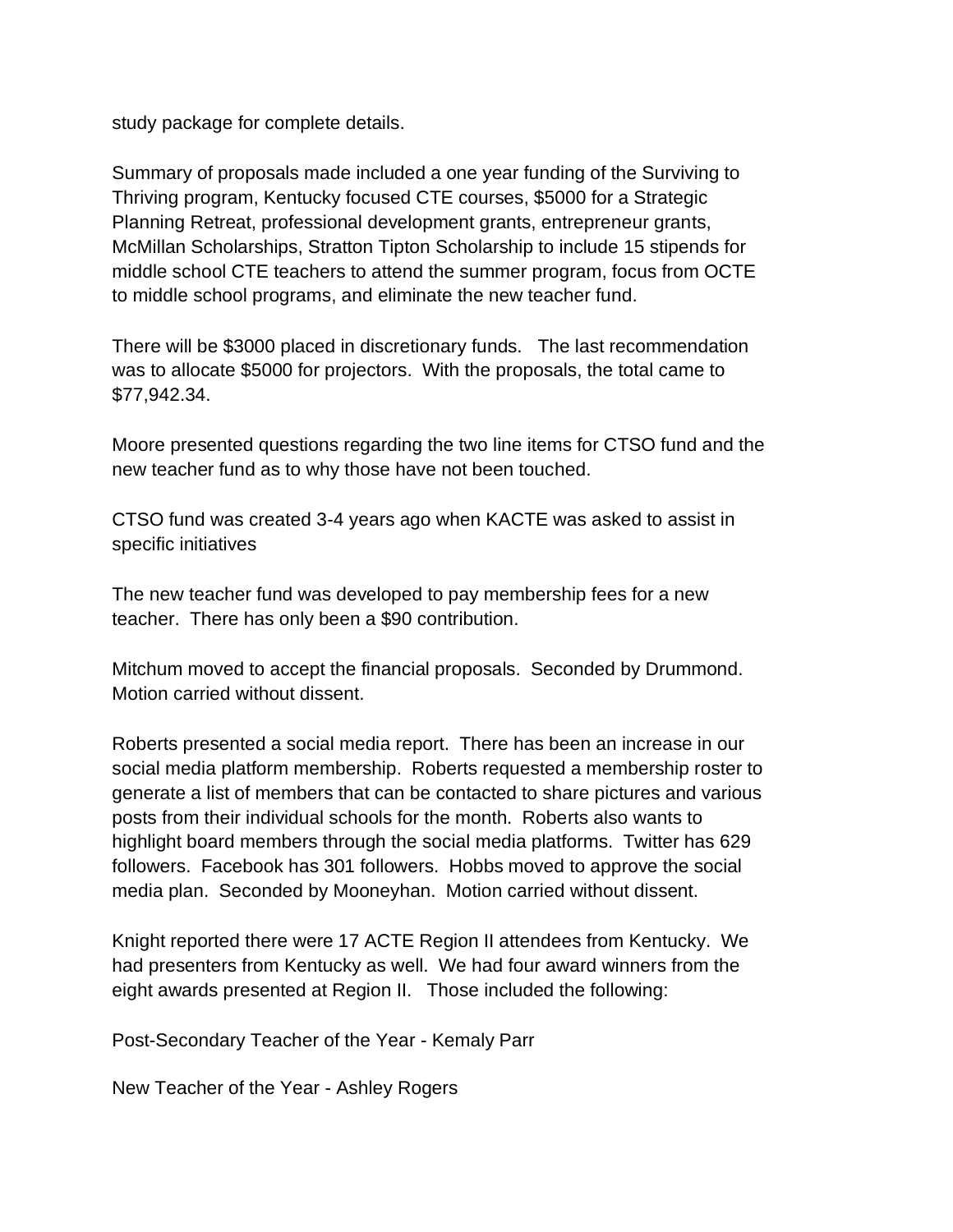Teacher Educator of the Year - Kimberley Bellah

Carl Perkins Community Service Award - Lauren Williams

VISION is Dec. 1-4. The discounted registration has been extended to Oct. 16. The hotels Hilton and Omni are near capacity.

K. Stone reported that membership had 41 renewals taken at the table. For agriculture, there are 19 new members and 189 renewals and FCS, there are 106 members. The evaluation summary included several good ideas to move forward. The overall rating for the summer program was a 4.5 out of 5.0. Budget was adopted for 1800 attendees. Call for presentations will be available November 1, 2021. The membership form on the website has been updated.

M. Stone has shared his report in the board package.

The Service Area Vice President Reports are within the board package. Additional information was presented from the following:

**Teacher Educators**: The first FCS huddle will be held. Students from Murray, WKU and EKU will be meeting together.

**Engineering & Technology**: Stephenson has a plan to revive and activate this group.

**Awards**: Spiegelhalter will be reminding the 2021 summer program winners to apply for Region II awards for 2022.

**Nominations:** Bruce reported that nominations will open soon. We want to continue to promote the board.

Moore from OCTE shared her appreciation for success in the summer program. Also partnered with the association for professional learning opportunities for the principals.

OCTE is working on Kentucky's K-12 Industry Certification approval process to be more streamlined.

The next meeting will be on November 18, 2021. Hobbs moved to adjourn the